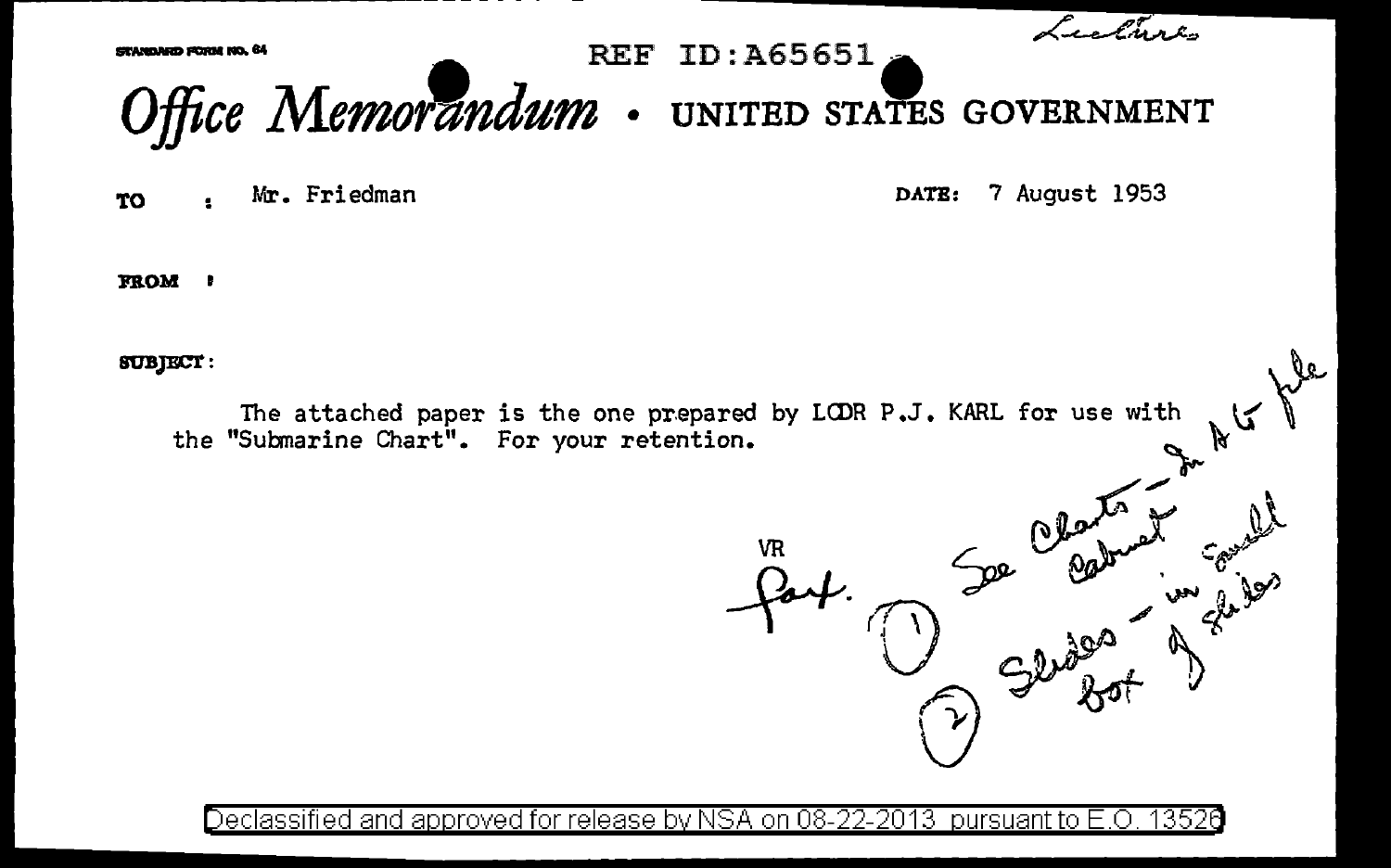WONTHIY HOSGES OF BILTING, ALLIED AND HOUTHAL **INPITED BY U/B AUTITS IN COLP ALS II\*** 

**REF ID: A65651** 

The chart entitled "Monthly losses of Shinping by U/B Action" illustrates the relationship between the Aflied struggle against the Cerman U-boot menace in world war II and the availability of accurate and timely operational intelligence derived from cryptanalysis (1.e., reading the texts of enemy radio messares). It also takes into account the other principal factors which influenced the outcome of the Atlantic battle.

A significant two-fold comparison of the value of Communication Intolligence (COMINT) in wartime is apparent from an analysis of the chart. On the one hand, it is upsistakably clear that British - U.S. COSING contributed directly and substantially to the Allied victory over the Serman S-boat. On the other hand, the staggering losses inflicted on allied shipping by U-boats, from the outbreak of the war until the summer of 1943, were closely related to the degree of success achieved by the Serman COMINT organization (the "B" Sorvice) against Allied communications.

Three derross of GCMTNi success are represented on the chart for both British - U.C. and German radio intelligacce (R.I.), namely low, medium, and high readshility. Corman communications tetween Waval headquarters and the U-bost fleet were carried exclusively in the German machine cipher (EURA), a high-grade system. In consequence, the comined British - U. , cryptenalytic attack was concentrated on this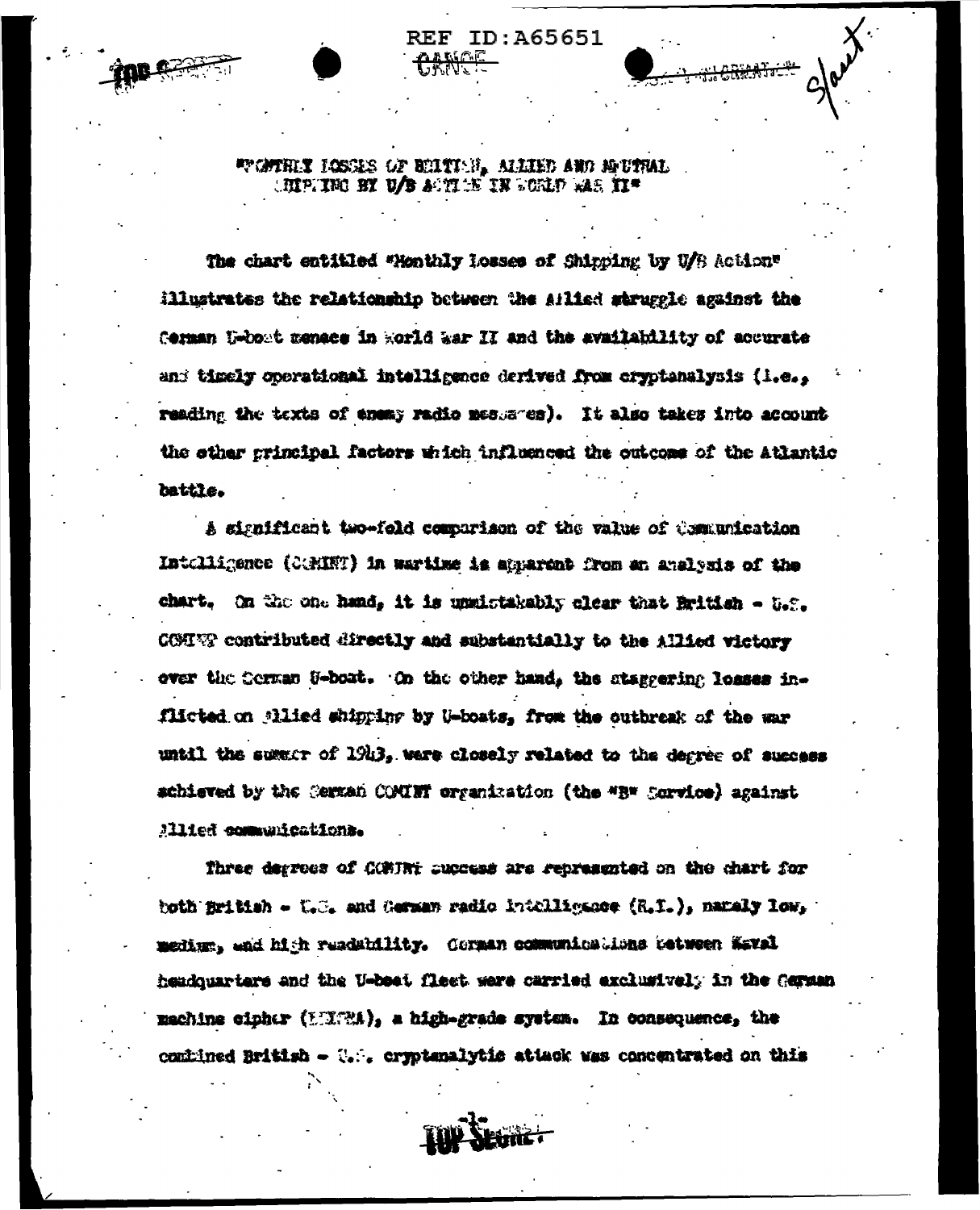<del>SCANARTY BALGAS</del>

าสถา (วัวเหยิ<sup>5</sup>

نا ال<del>يوني</del>

system and the degree of Allied success included not only the percentage of solution but also the time limitation for immediate operational affectivaness of the information. Low readability, therefore, indicates a low state of solution with a time lag in decrypting the messages such that the information obtained is of no value for immediate operational affectiveness. It is useful, however, for building a background of strategic information. Medius readability indicates spproximately a 50% solution of the messages, many of which can be read in aufficient time to be of immediate tactical value. High readability indicates that all or most of the massages can be decrypted completely ("solidly") and can be read currently and continuously with a minimum of delay.

Whereas the combined British - U.S. cryptanalytic effort was directed sgainst the B-boat cipher machine, the Garman \*B\* Lervice concentrated on codes and siphers containing information regarding Allied convoys and : merchant shipping. He high-grade cinher machine was available for combined use for this traffic until late in 19h3. Hence, from 19h1 until late 19h3, all of the Allied convoy and shipping information was carried in less secure codes and ciphers, and it was against these that the "H" **Aervice realised its greatest success. Where the chart indicates the** Germans: low readability of Allied traffic, it assus that intelligence uns obtained from reading low grade systems such as merchant ship codes and aircraft reconnaissance codes. Medium readability indicates partial molution of Allied medium grads codes and cinhers. (urrency, though desirable, was not of the essence in decrypting this traffic, for the \*2" Service atressed the importance of building up a background of

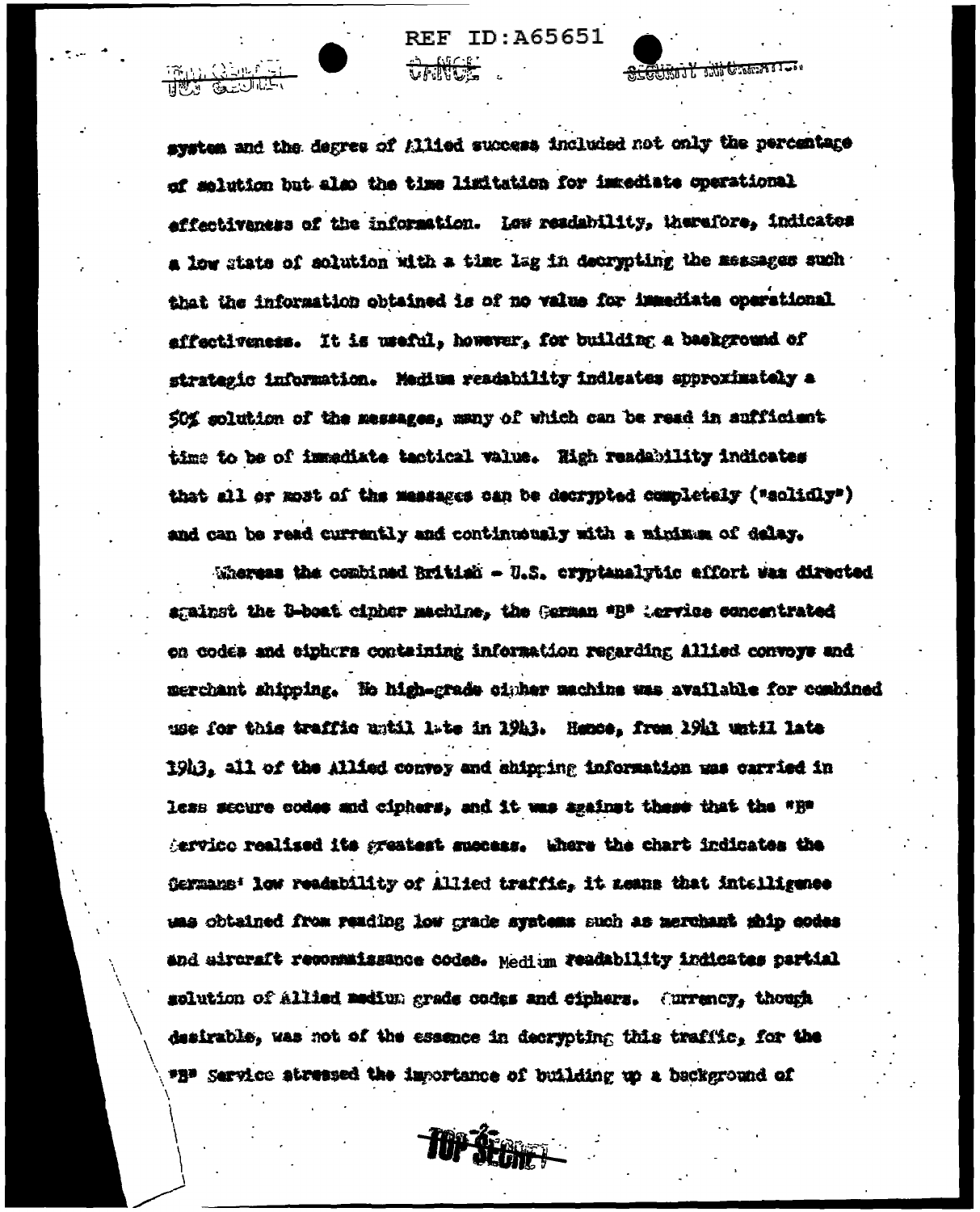ID:A65651  $REF$ 

<del>, sylfa : il -uis Ukankala</del>sit

convey intelligence and developing operating patterns. For this purpose, non-current decrypts were obviously of great value. In periods then suscessive convoys were using approximately the same routes, past knowledge of convoy habits and procedures, together with the known regularity of the convoy sailing patterns, was made to compensate for the lack of current information on individual convoys. High readability indicates complete solution of the British - U.S. high grade Naval cycher using Tables with and "S", and decryption of the meesages on a current and continuous basis. The "B" Service achieved this depres of success only ence during the war - from January until June of 19h3.

In addition to intelligence derived from cryptanalysis, the combined British - U.S. effort had available two other sources of information based upon the Cermans' heavy radio traffic. These were Pirection Finding (D/F) and transmitter identification (TIM and RFP). N/F is a method of locating a transmitter by obtaining simultaneous bearings at several receiving stations and plotting the area of intersection of the bearing lines. Till is a mothod of identifying a radio operator by his sending characteristics, while RFP is a method of identifying the radio transmitting station by studying the electrical characteristics of the transmission. Both D'F and transmitter identification procedures wore used extensively and effectively against the U-boats. Intelligence from these two sources was available throughout the war. However, its accurecy and application were much more limited than in the case of intelligence derived from cryptanalysis.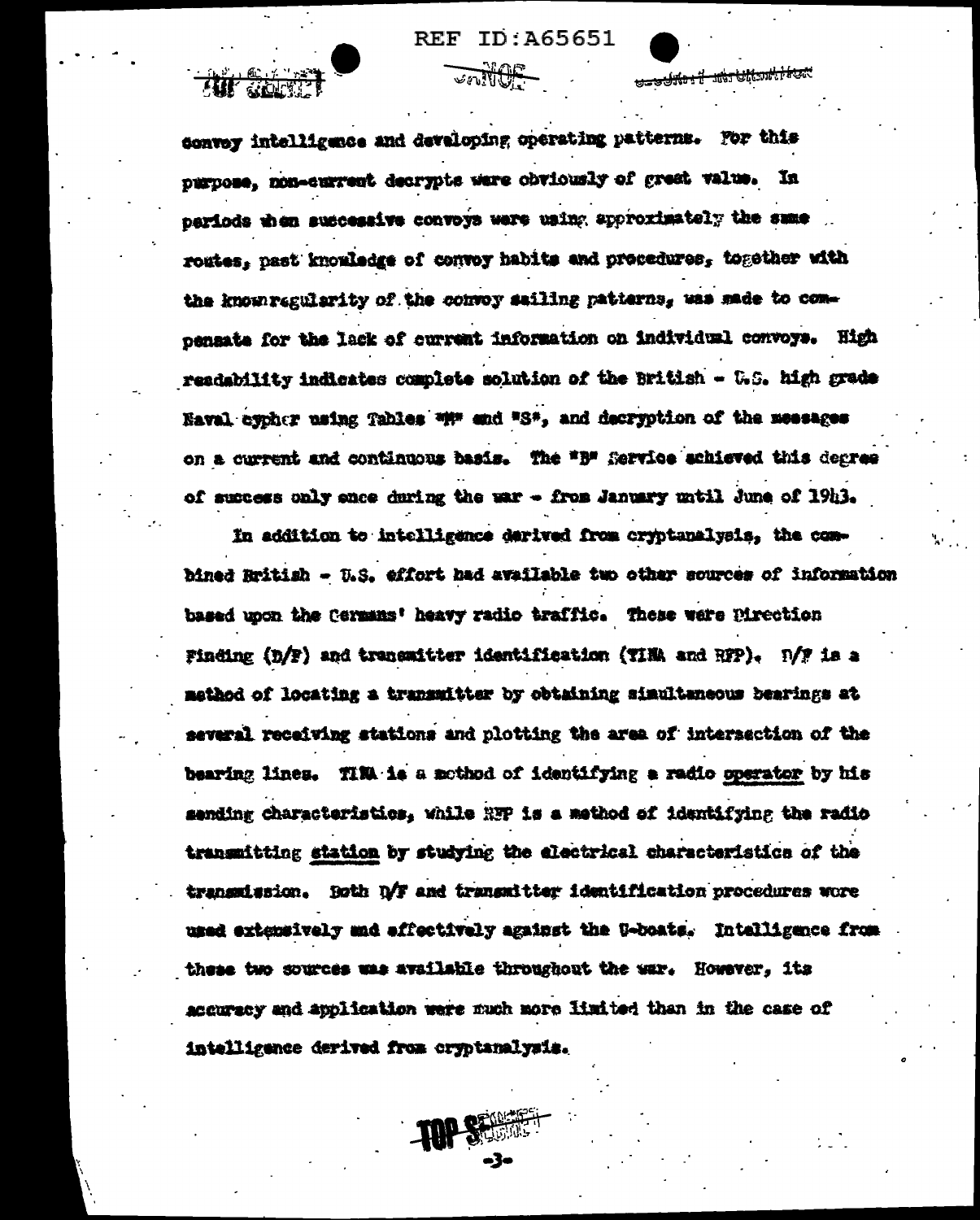<del>ioldsia k ik aátetoma</del>



From the outbreak of war until August of 1910, the Cermans enjoyed a period of medium readability on Hritish codes and ciphers. (This factor is represented by the green plaid column toward the left hand mids of the chart.) It is known, for example, that both Rwitish Haval Code No. 2 and Naval Cypher No. 4 were approximately 50% readable: during the goring and summer of that year a time lag of only 2h hours was quite common. Thus, valuable information on the disposition of the British Miest was available. The excellence of the "B" Mervice in the latter part of this period is high-lighted by two successful German attacks on Waval forces - the sinking of H.M.S. CLORICUS on 8 June and a less apectsoular U-boat operation against the Northern Patrol a week later.

haring the first nine months following the outbreak of war, the number of U-boats available for operations against shipping was small, and monthly losses of Alliad vessels were relatively light (150,000) gross tens in the heaviest month). However, in June 19h0, after release of the U-boats from the Morwegian campaign, sinkings increased steadily until they reached 350,000 gross tone in October of that asse year.

Changes introduced into British Naval Code and Cypher in August 1940 resulted in a completely unsuccessful memth for the Cerman COMINT effort. Sinkings continued unabated, however, since the U-bosts were by now coarating out of French ports in the Bay of Riscay. Eight attacks on convers by surfaced U-boats accounted for heavy losses. It was evident that, demoits the loss of intelligence from COMINT sources, thorough knowledge of Allied convoy procedures, patterns of operation, and probable

TOP SEGRET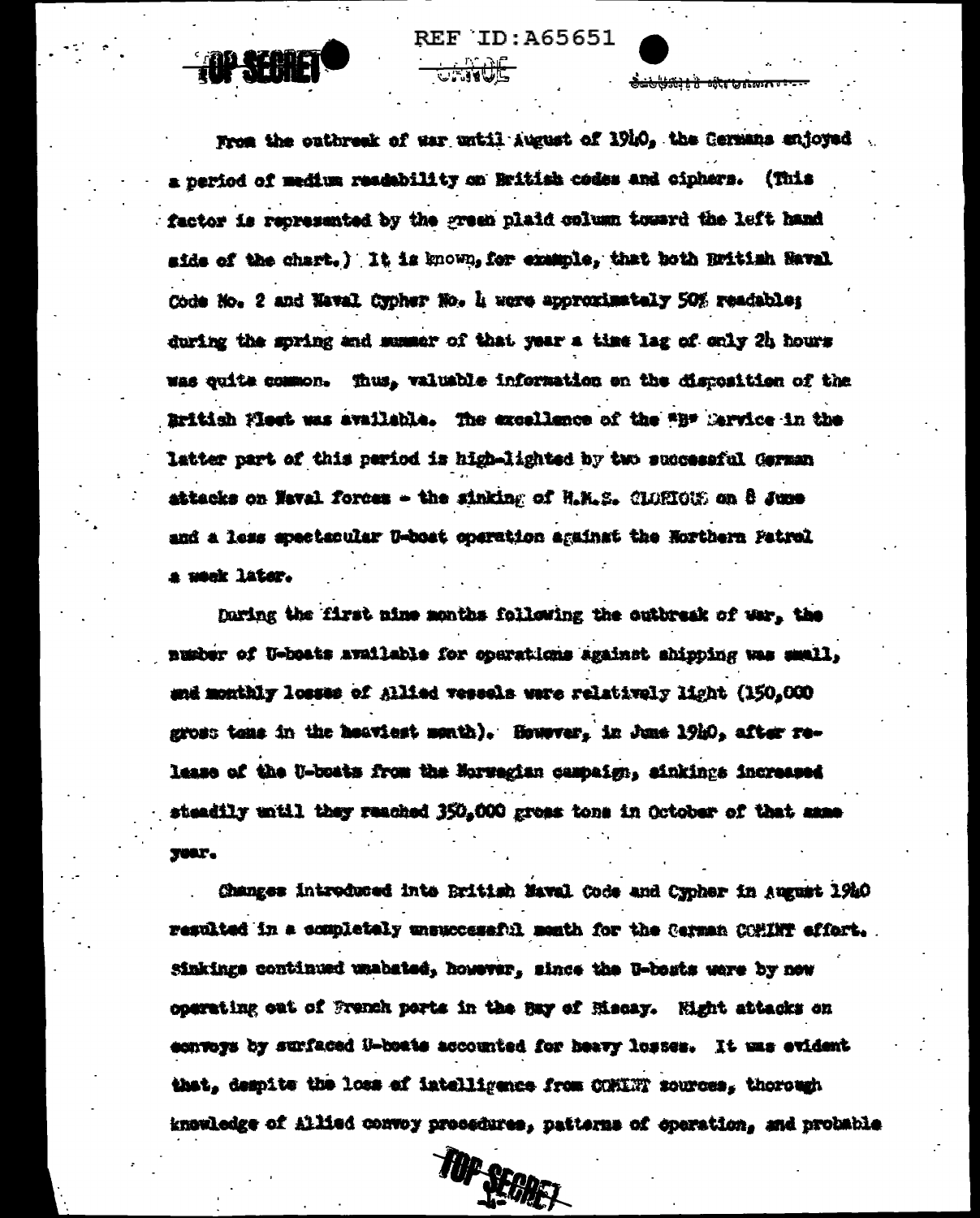movements enabled the U-boat commanders to continue their rais until German COKIET broke inte British codes and sinhers again the following month. However, success this time was on low level crypto-systems (see barred green column) and, as a consequence, the quality of German intelligence began to deteriorate. Even this lou-grade success was short lived. for changes introduced into British cipher procedures in September began to have their effect and another drought in German COMINT contributed to an appreciable reduction in Allied shipping losses.

**REF ID:A65651** 

Stablishing the state of

<del>Grivit.</del>

 $+390$ 

The number of 5-boats sunk by Allied action was negligible during the first year and a half of the war. (See shaded green area on extreme left side of chart.). Allied intelligence and anti-submarine operations were not yet up to the task of combatting this undersea memace.

In February 1911, the Garmans once nore began reading low level Allied systems and again the rate of shipping losses began to mount. The U-boats moved west of 10% and launched concentrated night attacks on convoys; the month of April saw the first daylight attack on a convoy by a U-boat group. The campaign in the open Atlantic was now in full sway. The availability again of intelligence, exploited with more aggressive tactics, resulted in a marked increase in Garman submarine Kustázstá.

It was in March of 1941 that British cryptanalysts first tasted auccess against the Cerman ENIGMA. It was a trickle at first, mainly of low readability and non-current, but it soon progressed into medium readability with shorter time lag, then British decryption in volume began (See red column.). With the intelligence now available to the

FIIP SECRET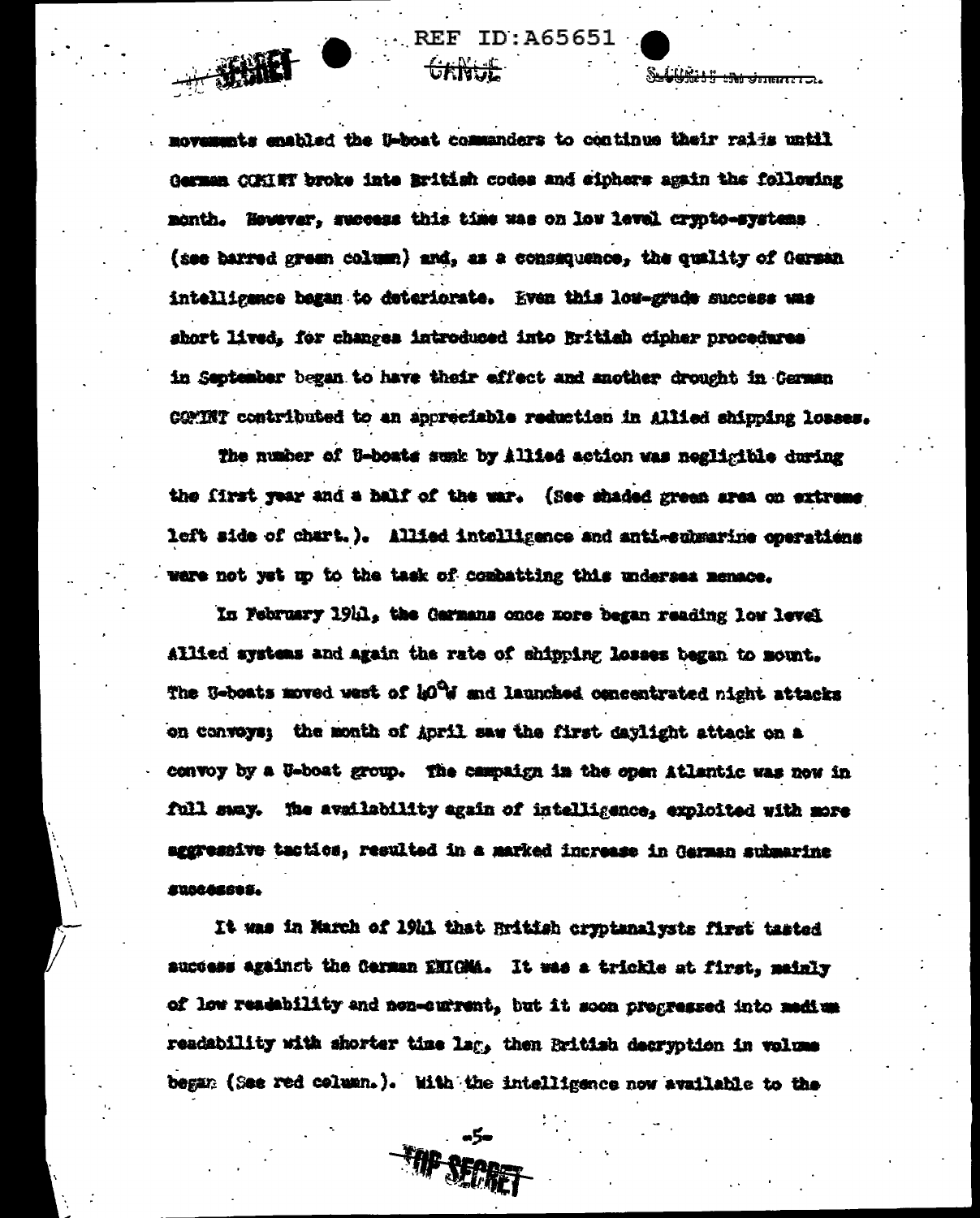ECHRITY INFORMATION

British from CORINT, the convoys were able to adopt evasive routing tactics, and this factor, together with the provision of escorts and aircraft based on Iceland, caused drastic reduction in shinoing losses for two months.

<sup>4</sup>ツ いつ(読)

Ń

British COMERT was now in a period of high readability, and decryption of the German U-boat messages was placed on a current operational basis in August 1941. In September, the British ceased to encipher the indicators for their own Naval Codes and ciphers and the Cermans were quick to spot this weakness. However, an interesting situation developed: despite this new German COMINT success, there was no supreciable improvement in their operational situation at see. A battle of the COMMT services developed, with the British now holding the upper hand. Norsover, in October, a more secure combined British - U.S. Cypher for convoys was introduced and the effectiveness of the U-boats was further reduced. Allied shipping losses were out to under 75,000 tons the following month, as against a less of 10 U-boats. With the failure of their patrol lines, the Germans began now to suspect British Intelligence.

The United States entered the war in December 1911. For about the first six weeks of 19h2 there was practically no COMINT available to the Cermans. But the Combined Naval Cypher No. 3 became readable in February and was read almost entirely and currently until June, shew it was replaced by Naval Cypher No. 5. From an operational point of view the exploitation of Cypher No. 5 was perhaps the greatest achievement of the German COMENT service. U-boat commanders now had the one

TOP SEREET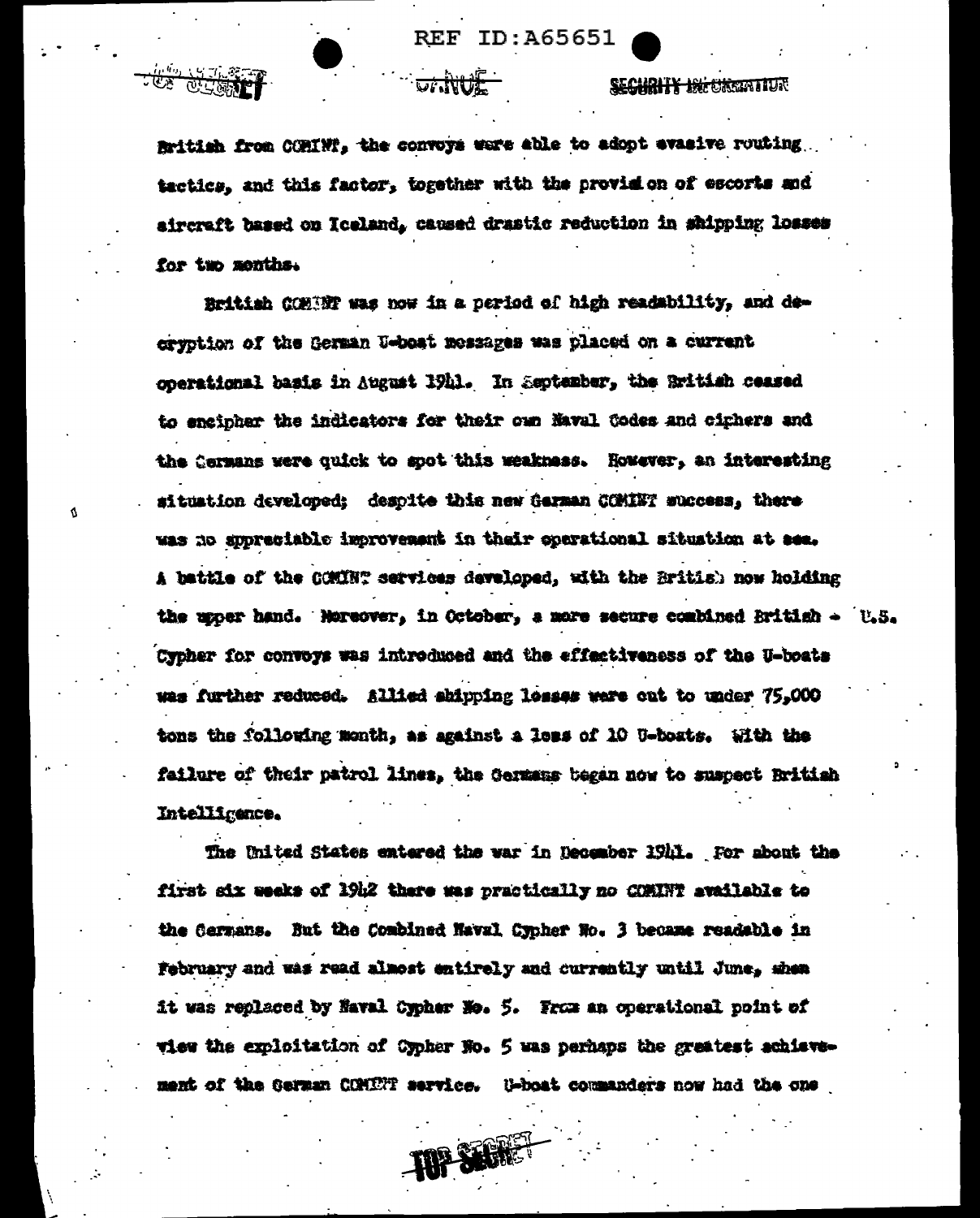**Tell Council** 

Souldate à 1555 Gancier de Litera

indispensable means of locating Allied convoys in mid-ocean. The German reconnaissance problem was solved - on paper- and U-boat strength could be concentrated at the right place and at the right time. The U-boats moved in for heavy attacks in mid-stlantic end along the eastern meaboard of the U.S.; once more Allied losses began to sear (The chart now shows an area breakdown for losses attributed to Cerman U-boat sction, and the heaviest concentration appears in the Atlantic Green, shown in black).

It was during this same period that the Germans added a fourth wheel to their ENIGM machine, resulting in a complete blackout for Rritiah eryptanalysis. This bleak period lasted for tan consecutive menths. The Cermans continued reading British traffic throughout this period and the U-boats enjoyed their greatest successes. reaching a peak of some 750,000 gross tons of shipping in November 1952, of which 625,000 tons were in the Atlantic. Some sporadic relief was experienced by the introduction of U.S. countermeasures and by the effectiveness of U.S. coastal convoys. but. in general. the U-boats continued to maintain the advantage. The U-boat offensive was extended. into the Gulf of Mexico and the Caribbean, and Allied losses continued at a high level.

The month of December 19h2 marked a turning point in the battle of the Atlantic. Allied losses dropped to one half the total of the previous month. Rough weather was undoubtedly a factor, but the introduction of new combined cipher procedures caused another blind

-7-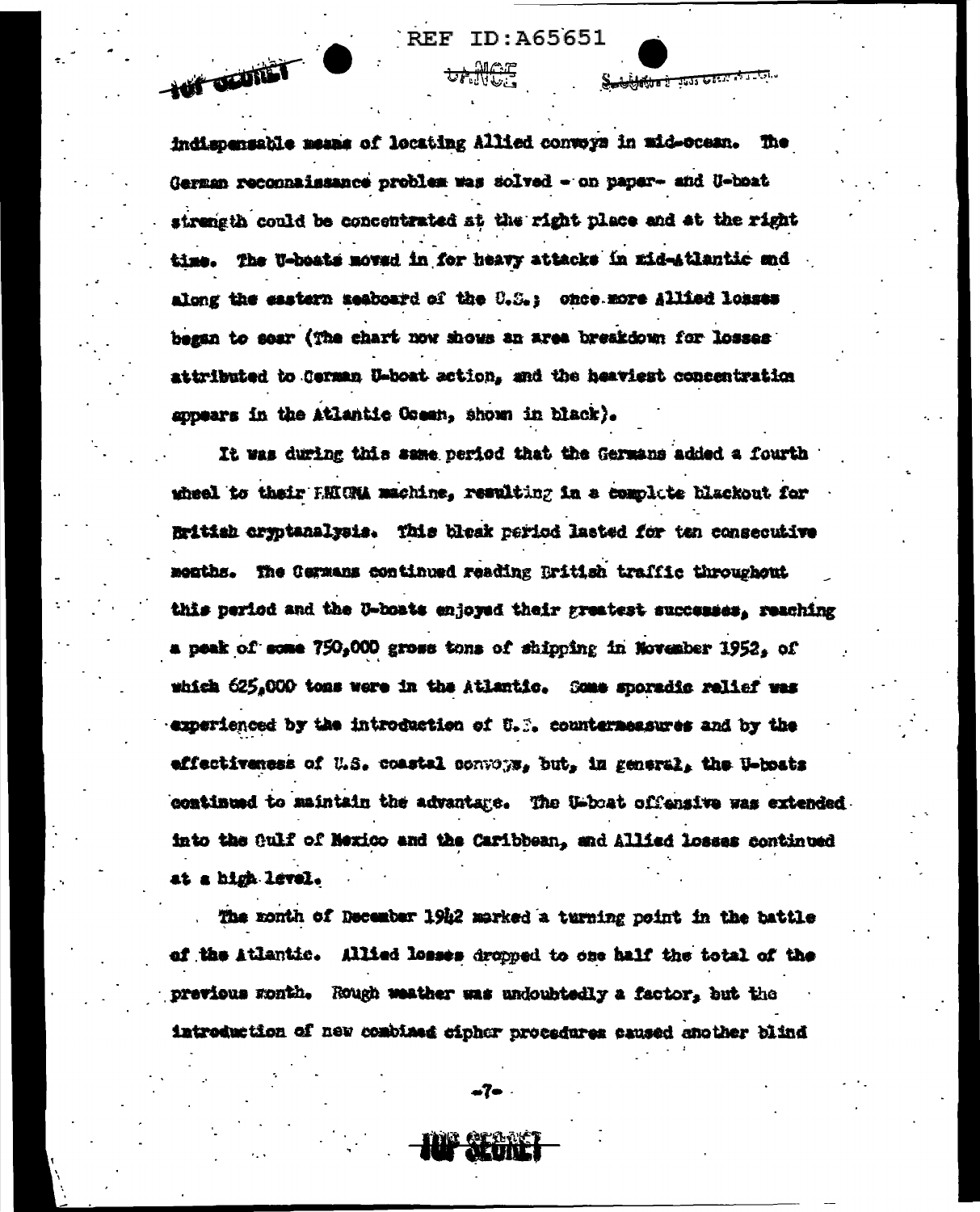**REF ID: AG5651** 

**Research** 

<u>الولايتين بيت ال</u> בניון טייוני ובין אייני

losses by U-boat ection possible by the new flow of CWIFS, and by assistance rendered by that the total of Allied new sith contraction passed the total of leases ward further reduced by evanive routing of the convoys made very long range aircraft. It was in this same mouth of January 1943 the seman traffic and resumed decryption. Tering following month, spet in German COMITT. " Nammahile, the hritish cnce again broke into

attail began to increase althouse cantration of U-boats in the northwast itlantic began, but the U.S. cryptanalytike effert against the Cermans was on a production basis, communications and mere enjoying a perind of high readility. Conand this helped to offeet the means summar success. The master of U-boats In February 1943, the Germans resumed thatr decryption of initial

COMINT, sade itself falt in increased sinkings of U-boate; reached an all-time high for the war in May 19h3 when sem-British - U.C. effort was becoming increasingly successful. teatnical superiority in aireraft, saapons, and radar, reinforeed by information supplied by the vir terrice was short lived because comoy operations. this period, suspicions ware aroused concerning the security of Allisd theselves surrounded by the U-boats. to 600,000 tone, double the previous neather total. Begining sith repid reading of valuable comvoy measuges and illied conveys found The German COANS effort reached its peak. In March 1943 with the sent to the bottom. Bowever, sperational success in exploiting the bequet change intered 「この教会」 PUTTER ę.

一般思想

ķ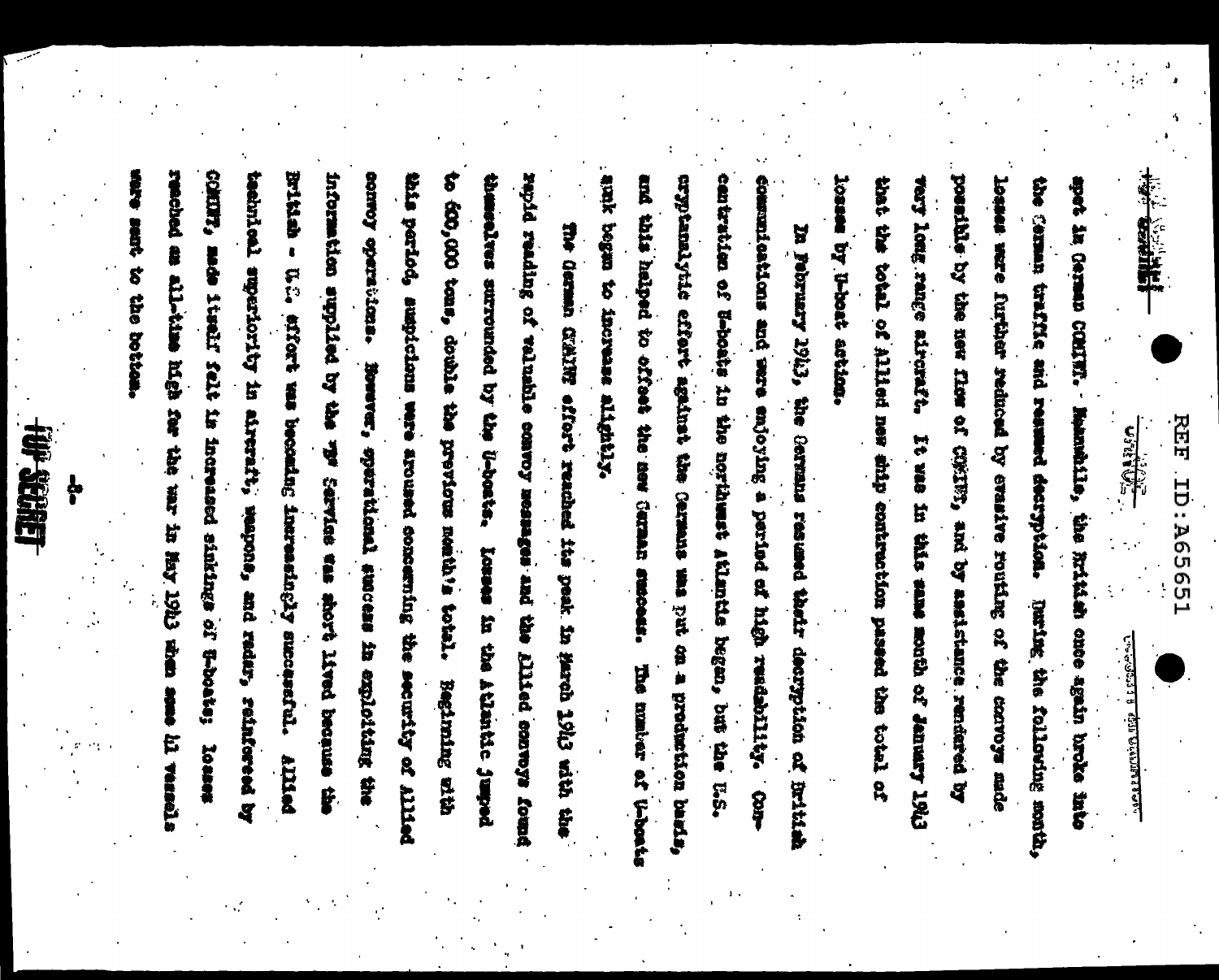It was in May of 'h) that the insecurity of the Combined Cypher was proved through renewal of Allied COMINT success, and changes were introduced the following month (June 1913). British - U.S. Haval Cypher No. 5 replaced Cypher No. 3, and in consequence the Cermans lost their COMINT during the menth of June. However, they were able to resume a period of low readability on Allied systems in July. By combining results from low-level codes with information gained through traffic analysis, the Germans were able to meet the demands of the Operational Command for the next four months. But, the "B" Service lost all readability in the following November and a complete drought in COMORT continued for the duration of the mar.

**REF ID: A6565** 

re poso o si esse obsassistit

juring this same period, the tempo of the Allied offensive increased. on the sea as well as in the COMINT chambers. A combined surface and air offensive in the Bay of Riscay area forced a general withdrawal of the U-boats in favor of less dangerous ageam. The loss of so many U-boats in the sinking of so few Allied vessals was becoming a very expensive piece of business for the Germans. In the combined COMEST field, the month of June 19h3. saw the first American BOMBE placed in operation in Tayton. Ohio. (This ROMME, a forerunner of which had been developed in U.E., was a high-speed analytical machine capable of matching an assumed plain text against the enciphered text of a German FHIGHA message for the purpose of obtaining the daily wheel setting.) The time delay in reading ENIGM traffic was out from an average of 600 hours to about 450 hours. (See heavy red horizontal line on chart.)

**TOP SEGRET**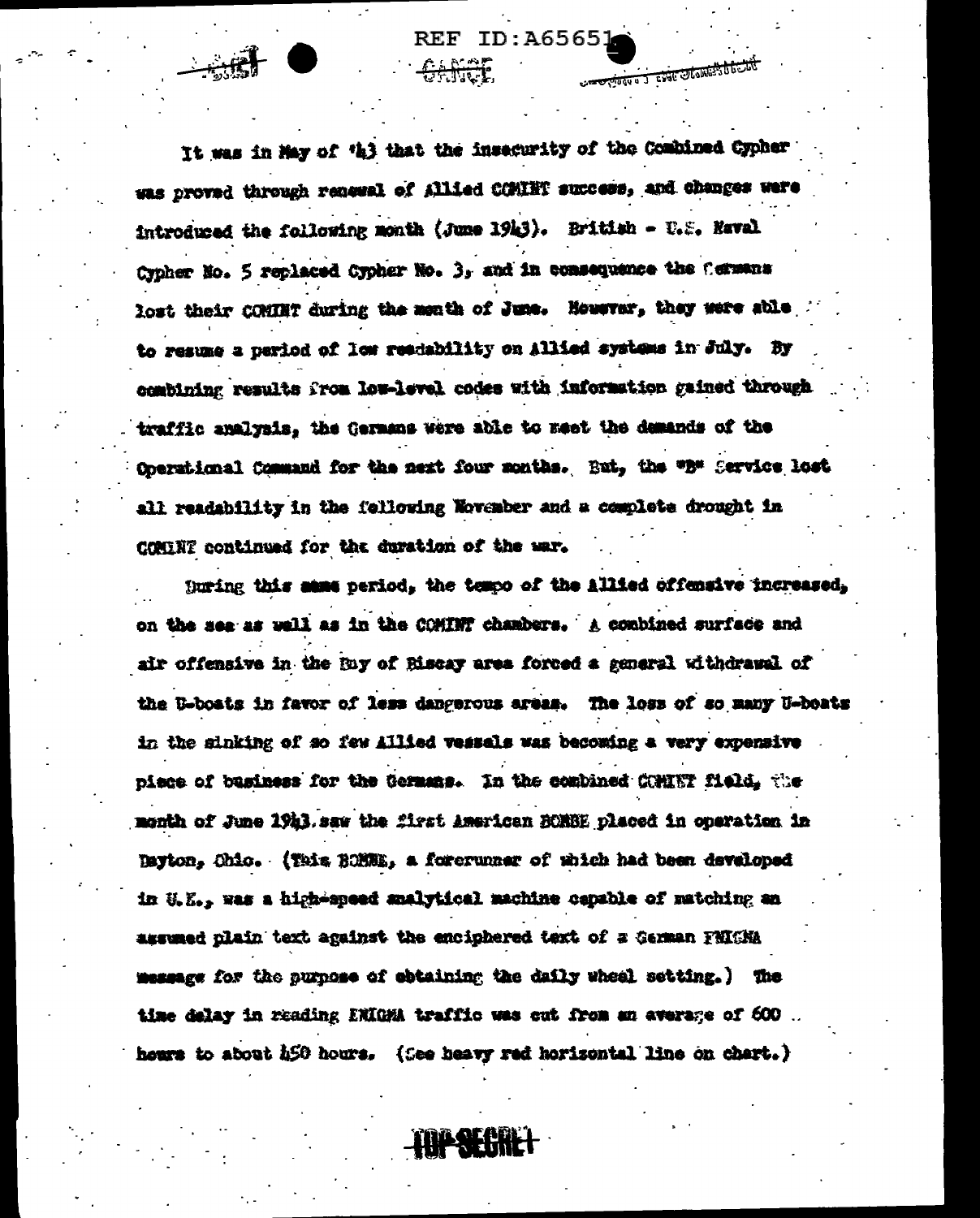Suite of complete

U.S. Navy escort carrier forces could now be directed to the refueling rendesvous of the U-boats in mid-Atlantic with a resultant high loss in refueling vessels. Allied forces could also be brought within effective range of their owe search equipment for attacks against the submarines. U-boat losses in consequence continued to be high. By September of 1913, the U.S. BOMBES were operating in full force in Washington, thereby greatly augmenting the combined COMINT affort, and the time lag in reading German messages was alashed to an average of 72 hours. The Combined Cipher Machine (CCM), introduced for combined usage in the late spring of 1943, came into widespread use by the fall of the year.

Results of these achievements were felt in the German operational picture at sea. Although the U-boats returned once again to the Horth Atlantic shipping lanes in considerable force, the "B" Service could no longer lead them to the Allied convoys. Allied ships and planes. aided by intelligence from COMINT sources, continued the offensive against the U-boats and losses continued heavy for the Germans. In December, they diverted their U-beats to the U.K. - Gibraltar shipping lane, having been driven out of the Horth Atlantic. German U-boat messages were now being read continuously, completely, and currently, in 18 hours on the average. The Germans' high-grade operational radio communications were new wide open to the Allies. Resides supplying current operational information, ENIGMA messages revealed invaluable technical intelligence concerning the U-boat program. The Allies now had a source of accurate and comprehensive information on new weapons,

**D SECORE**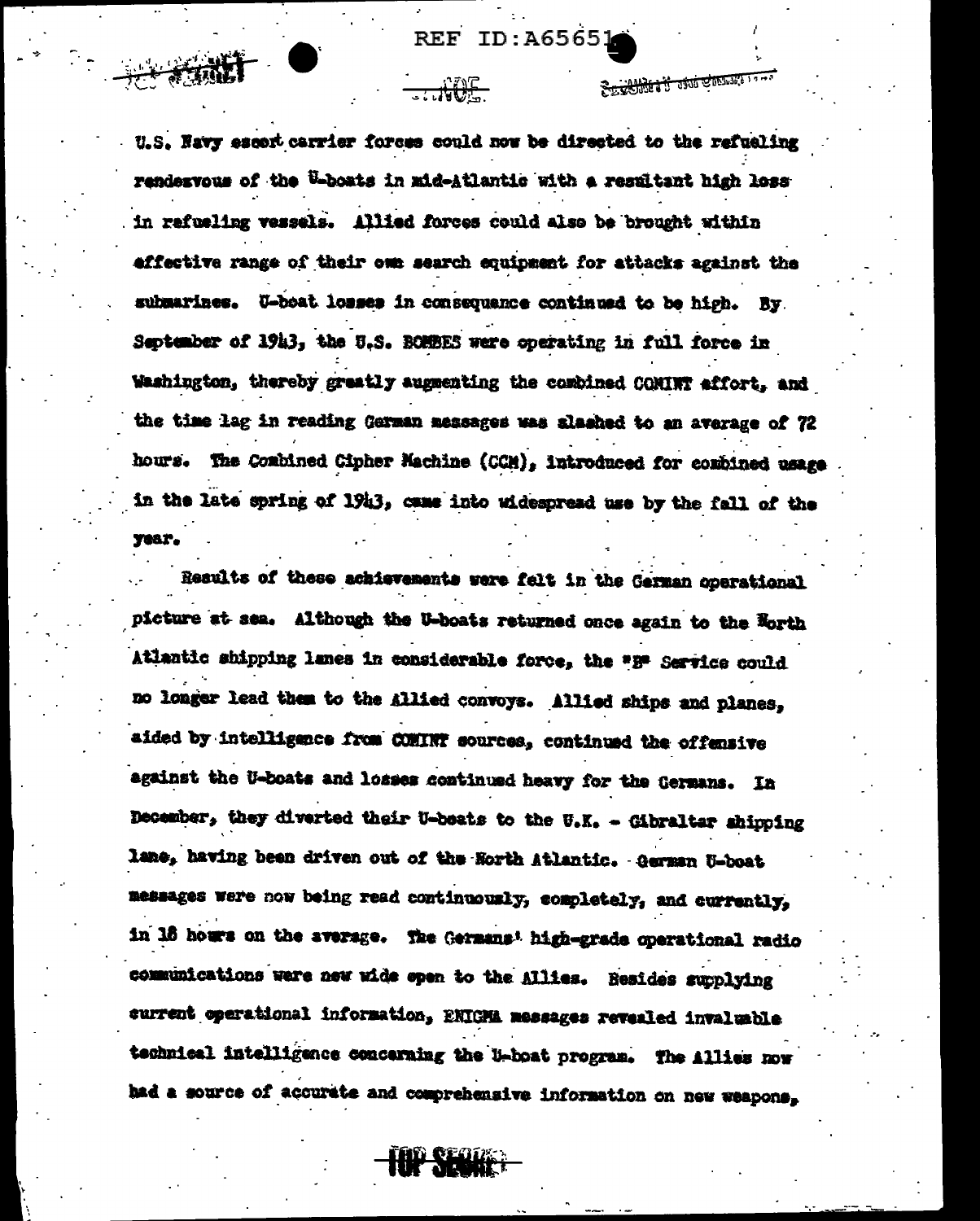such as the acoustic torpedo, as well as on new devices such as search receivers and the schnorchel experiments. with the less of their own CONNET sources, resulting from increased Allied communication security subsequent to general distribution of the Combined Cipher Machine, the Sermans were forced to rely almost entirely on Cerman Air Porce reconnaissance for locating convoys. But this alternative proved much less effective than COMINT, and Allied shipping losses in the Atlantic. for cight months subsequent to full-scale operation of the BOMBC, were cut to an average of some 27,000 tons per month.

**REF ID:A65651** 

তানটিতা

In January 19th, the first schnorchel U-boat appeared in the Atlantic but the schnorchel experiments at sea were not satisfactorily completed until after the Allied invasion of France. The schnorchel U-beat did not become a serious threat and shipping losses continued at a low level. The Allies continued to maintain the advantage during the critical invasion period. (Losses were so small by June 19th that the chart no longer shows an area breakdown.) U-boat losses. on the other hand. were consistently heavy. The BOMHES continued their excellent work of recovering daily key settings for the ENICAA and the time lag never again fell behind a 48 hour maximum for effective operational needs. By August, the U-boate had been evacuated from their ports on the French Coast, and the Carman understa fleet was greatly reduced after 16 consecutive months of reverses.

Respite these setbacks, the German submarine arm continued its struggle to regain superiority. At sea, a last-ditch effort was made in the sutumn of 19th to resume the offensive by using the schmorchel H-beats, which by this time were steadily increasing in number.

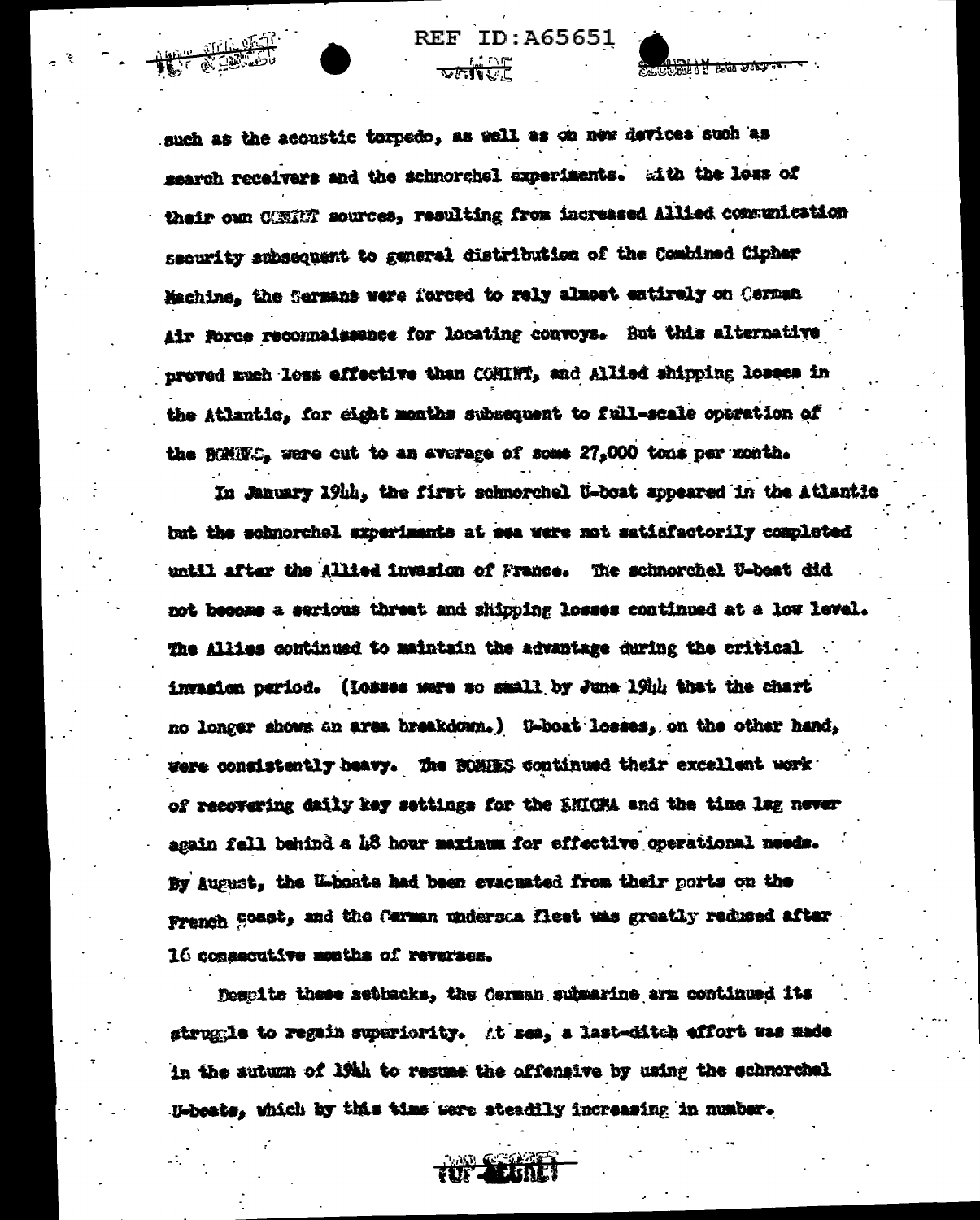Communication-wise, experiments were made in January 1945 with a new type of transmission, the "Eurier" transmission, in an attempt to prevent interception of U-boat messages. The "kurier" was a system of ultra-hirh-speed or "flash" transmission, in which a brief but complete message was sent in a fraction of a second.

The new U-boat offensive was concentrated in a blockade of the Rritish <sup>I</sup>sles. The schnorchel U-boats entered the channels and inland seas of treat Britain where they steadily increased in numbers and effectiveness. But the end of the war was only a few months off. Faced with total collapse in the homeland, the once powerful U-boat fleet was forced to surrender in March of 19h5, although it was still a dangerous combat unit, well organized, improved and willing to . continue the war.

While it is not feasible to assess precisely the value of COMTRT in the Battle of the Atlantic, certain results drawn from operational analysis have indicated that the availability of timely decryption intelligence to the German U-boats increased by a minimum of 250% their effective search ability against convoys especially selected for attack on the basis of such intelligence. This analysis has also revealed that during the pariod of high readability by the Allies. from Ceptember 1943 to March 1944, the contact rate of German U-boats was two-thirds that of the rate during the last six months of  $19h2_x$  when the Allies were not reading L-boat communications. Moreover, during the same pariod of high readshility by the Allies, the sinking rate (per U-boat day per convoy day) dropped to one-sixth of the lavel prevailing from July to December 1942 when decryption intelligence was svailable to the Cermans but not to the Allies.

**WEBAE**